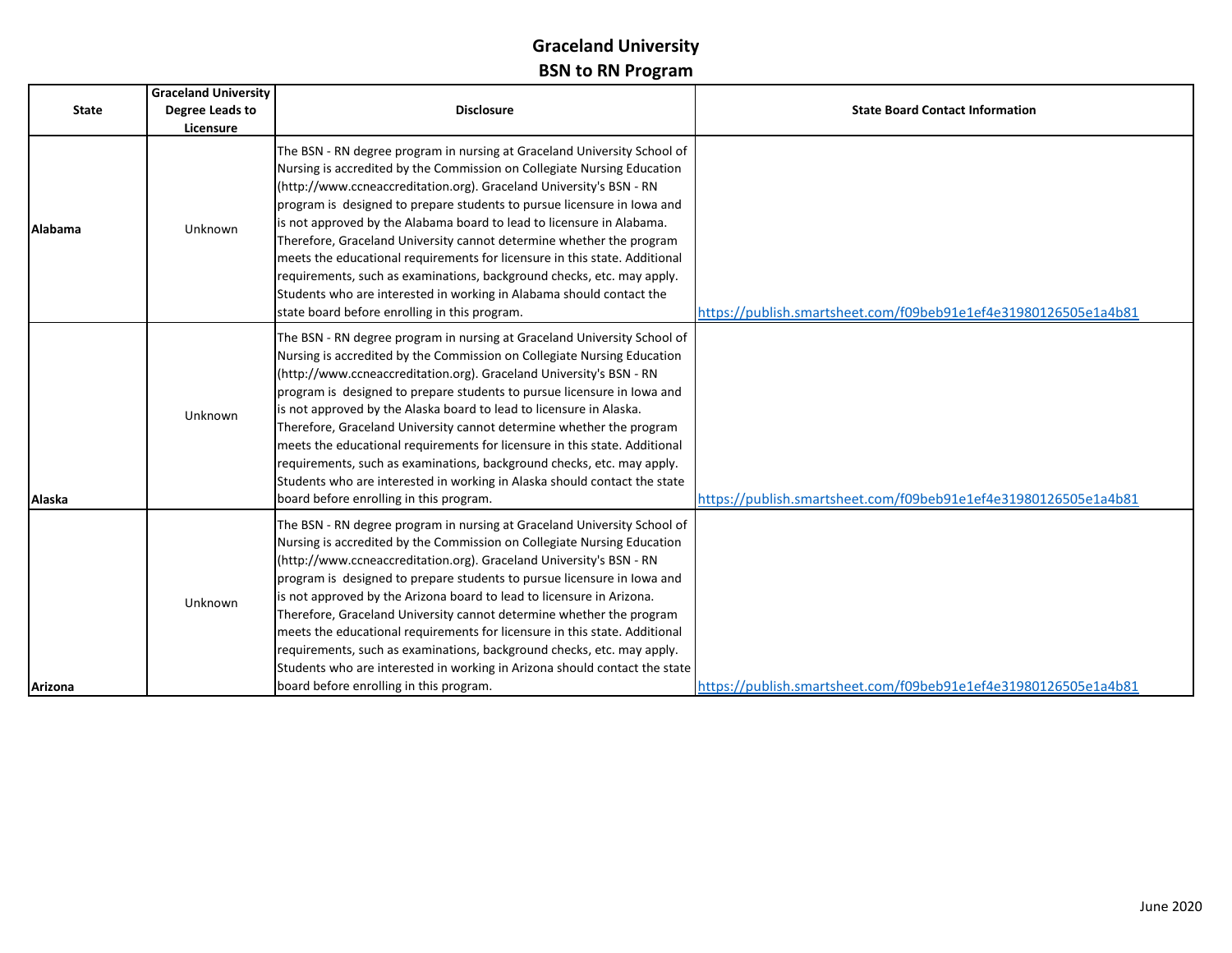| <b>Arkansas</b>    | Unknown | The BSN - RN degree program in nursing at Graceland University School of<br>Nursing is accredited by the Commission on Collegiate Nursing Education<br>(http://www.ccneaccreditation.org). Graceland University's BSN - RN<br>program is designed to prepare students to pursue licensure in lowa and<br>is not approved by the Arkansas board to lead to licensure in Arkansas.<br>Therefore, Graceland University cannot determine whether the program<br>meets the educational requirements for licensure in this state. Additional<br>requirements, such as examinations, background checks, etc. may apply.<br>Students who are interested in working in Arkansas should contact the<br>state board before enrolling in this program.          | https://publish.smartsheet.com/f09beb91e1ef4e31980126505e1a4b81 |
|--------------------|---------|-----------------------------------------------------------------------------------------------------------------------------------------------------------------------------------------------------------------------------------------------------------------------------------------------------------------------------------------------------------------------------------------------------------------------------------------------------------------------------------------------------------------------------------------------------------------------------------------------------------------------------------------------------------------------------------------------------------------------------------------------------|-----------------------------------------------------------------|
| California         | Unknown | The BSN - RN degree program in nursing at Graceland University School of<br>Nursing is accredited by the Commission on Collegiate Nursing Education<br>(http://www.ccneaccreditation.org). Graceland University's BSN - RN<br>program is designed to prepare students to pursue licensure in lowa and<br>is not approved by the California board to lead to licensure in California.<br>Therefore, Graceland University cannot determine whether the program<br>meets the educational requirements for licensure in this state. Additional<br>requirements, such as examinations, background checks, etc. may apply.<br>Students who are interested in working in California should contact the<br>state board before enrolling in this program.    | https://publish.smartsheet.com/f09beb91e1ef4e31980126505e1a4b81 |
| Colorado           | Unknown | The BSN - RN degree program in nursing at Graceland University School of<br>Nursing is accredited by the Commission on Collegiate Nursing Education<br>(http://www.ccneaccreditation.org). Graceland University's BSN - RN<br>program is designed to prepare students to pursue licensure in lowa and<br>is not approved by the Colorado board to lead to licensure in Colorado.<br>Therefore, Graceland University cannot determine whether the program<br>meets the educational requirements for licensure in this state. Additional<br>requirements, such as examinations, background checks, etc. may apply.<br>Students who are interested in working in Colorado should contact the<br>state board before enrolling in this program.          | https://publish.smartsheet.com/f09beb91e1ef4e31980126505e1a4b81 |
| <b>Connecticut</b> | Unknown | The BSN - RN degree program in nursing at Graceland University School of<br>Nursing is accredited by the Commission on Collegiate Nursing Education<br>(http://www.ccneaccreditation.org). Graceland University's BSN - RN<br>program is designed to prepare students to pursue licensure in lowa and<br>is not approved by the Connecticut board to lead to licensure in<br>Connecticut. Therefore, Graceland University cannot determine whether<br>the program meets the educational requirements for licensure in this<br>state. Additional requirements, such as examinations, background checks,<br>etc. may apply. Students who are interested in working in Connecticut<br>should contact the state board before enrolling in this program. | https://publish.smartsheet.com/f09beb91e1ef4e31980126505e1a4b81 |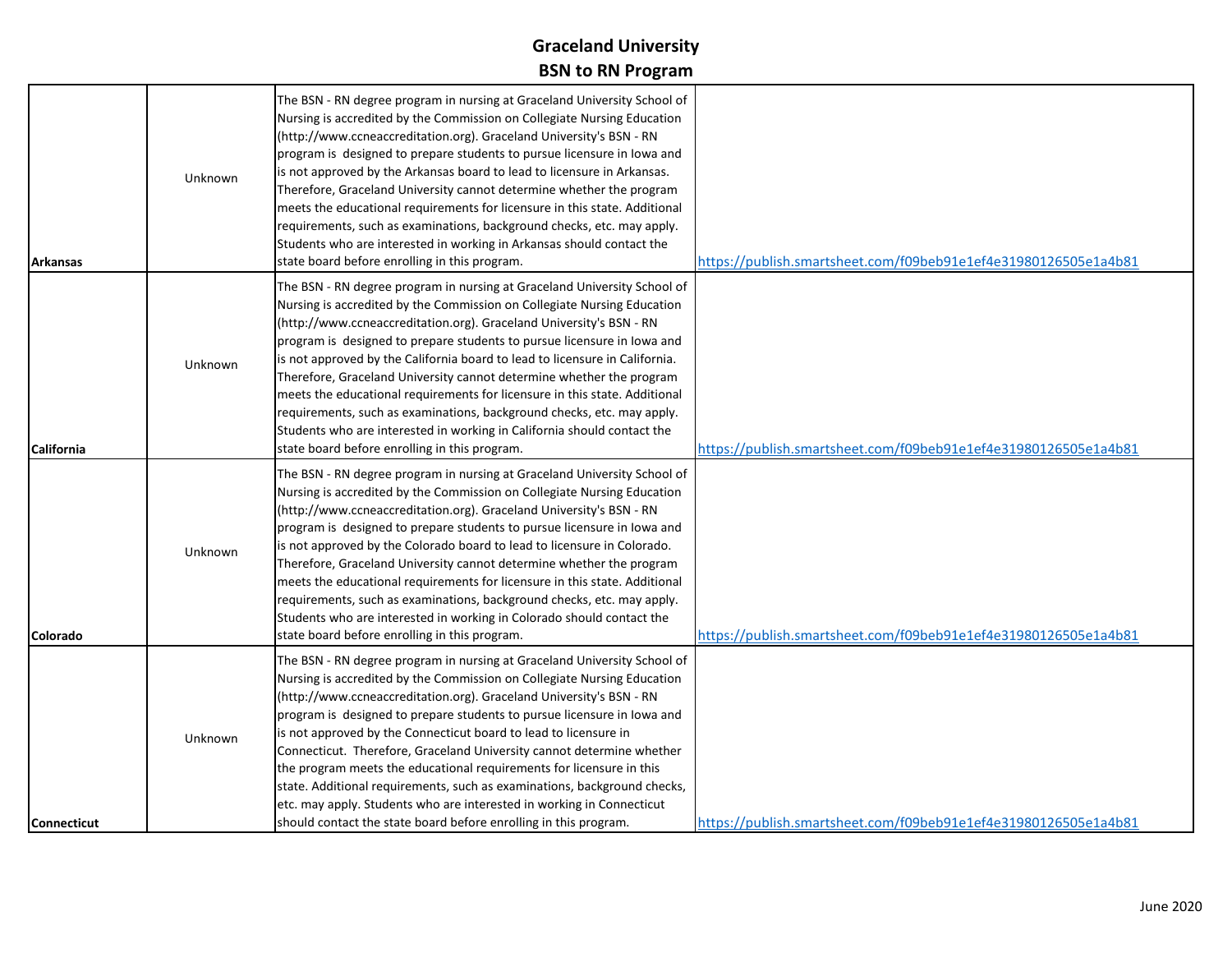| <b>Delaware</b> | Unknown | The BSN - RN degree program in nursing at Graceland University School of<br>Nursing is accredited by the Commission on Collegiate Nursing Education<br>(http://www.ccneaccreditation.org). Graceland University's BSN - RN<br>program is designed to prepare students to pursue licensure in lowa and<br>is not approved by the Delaware board to lead to licensure in Delaware.<br>Therefore, Graceland University cannot determine whether the program<br>meets the educational requirements for licensure in this state. Additional<br>requirements, such as examinations, background checks, etc. may apply.<br>Students who are interested in working in Delaware should contact the<br>state board before enrolling in this program. | https://publish.smartsheet.com/f09beb91e1ef4e31980126505e1a4b81 |
|-----------------|---------|--------------------------------------------------------------------------------------------------------------------------------------------------------------------------------------------------------------------------------------------------------------------------------------------------------------------------------------------------------------------------------------------------------------------------------------------------------------------------------------------------------------------------------------------------------------------------------------------------------------------------------------------------------------------------------------------------------------------------------------------|-----------------------------------------------------------------|
| Florida         | Unknown | The BSN - RN degree program in nursing at Graceland University School of<br>Nursing is accredited by the Commission on Collegiate Nursing Education<br>(http://www.ccneaccreditation.org). Graceland University's BSN - RN<br>program is designed to prepare students to pursue licensure in lowa and<br>is not approved by the Florida board to lead to licensure in Florida.<br>Therefore, Graceland University cannot determine whether the program<br>meets the educational requirements for licensure in this state. Additional<br>requirements, such as examinations, background checks, etc. may apply.<br>Students who are interested in working in Florida should contact the state<br>board before enrolling in this program.    | https://publish.smartsheet.com/f09beb91e1ef4e31980126505e1a4b81 |
| Georgia         | Unknown | The BSN - RN degree program in nursing at Graceland University School of<br>Nursing is accredited by the Commission on Collegiate Nursing Education<br>(http://www.ccneaccreditation.org). Graceland University's BSN - RN<br>program is designed to prepare students to pursue licensure in lowa and<br>is not approved by the Georgia board to lead to licensure in Georgia.<br>Therefore, Graceland University cannot determine whether the program<br>meets the educational requirements for licensure in this state. Additional<br>requirements, such as examinations, background checks, etc. may apply.<br>Students who are interested in working in Georgia should contact the state<br>board before enrolling in this program.    | https://publish.smartsheet.com/f09beb91e1ef4e31980126505e1a4b81 |
| Hawaii          | Unknown | The BSN - RN degree program in nursing at Graceland University School of<br>Nursing is accredited by the Commission on Collegiate Nursing Education<br>(http://www.ccneaccreditation.org). Graceland University's BSN - RN<br>program is designed to prepare students to pursue licensure in lowa and<br>is not approved by the Hawaii board to lead to licensure in Hawaii.<br>Therefore, Graceland University cannot determine whether the program<br>meets the educational requirements for licensure in this state. Additional<br>requirements, such as examinations, background checks, etc. may apply.<br>Students who are interested in working in Hawaii should contact the state<br>board before enrolling in this program.       | https://publish.smartsheet.com/f09beb91e1ef4e31980126505e1a4b81 |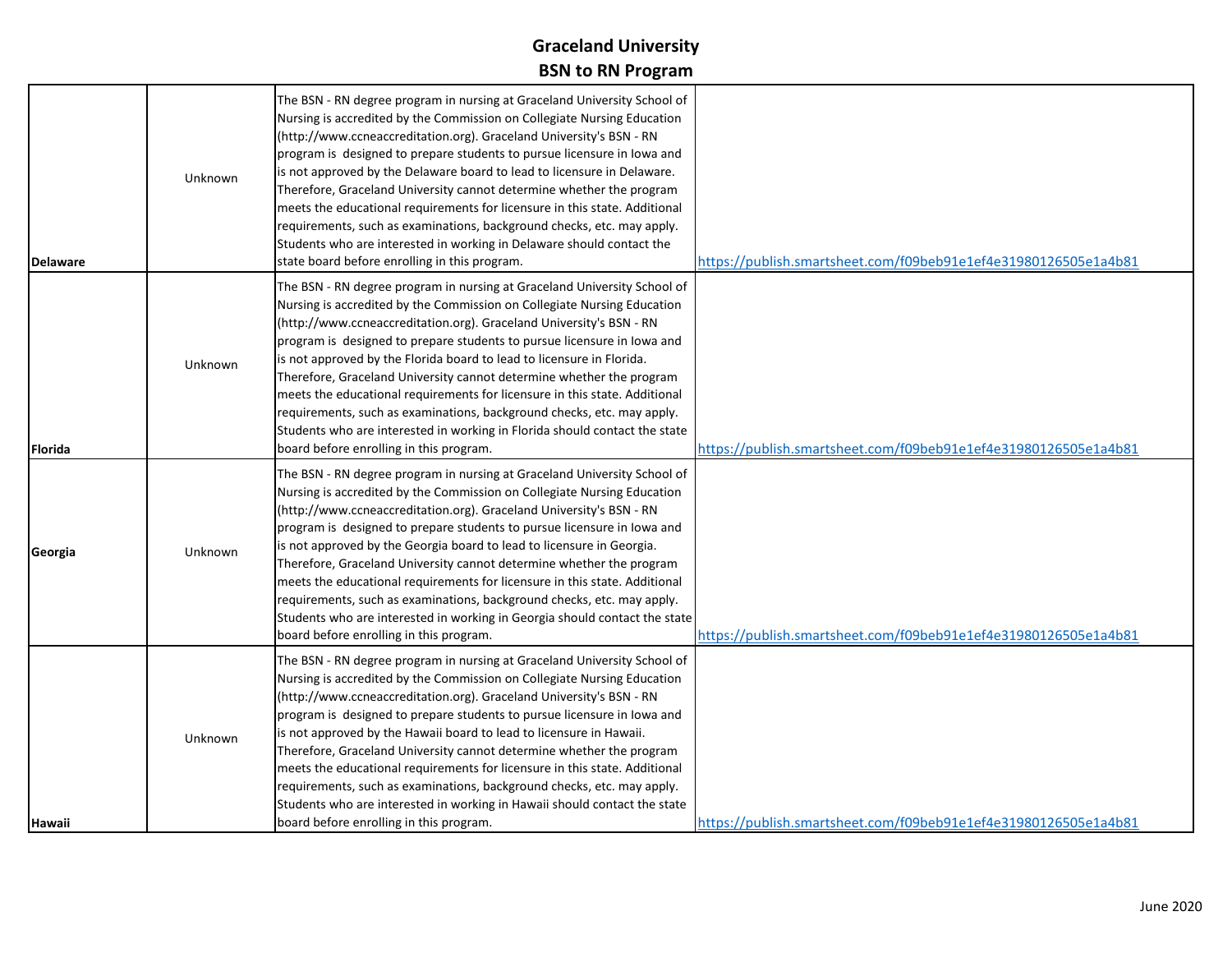| Idaho           | Unknown | The BSN - RN degree program in nursing at Graceland University School of<br>Nursing is accredited by the Commission on Collegiate Nursing Education<br>(http://www.ccneaccreditation.org). Graceland University's BSN - RN<br>program is designed to prepare students to pursue licensure in lowa and<br>is not approved by the Idaho board to lead to licensure in Idaho.<br>Therefore, Graceland University cannot determine whether the program<br>meets the educational requirements for licensure in this state. Additional<br>requirements, such as examinations, background checks, etc. may apply.<br>Students who are interested in working in Idaho should contact the state<br>board before enrolling in this program.          | https://publish.smartsheet.com/f09beb91e1ef4e31980126505e1a4b81 |
|-----------------|---------|--------------------------------------------------------------------------------------------------------------------------------------------------------------------------------------------------------------------------------------------------------------------------------------------------------------------------------------------------------------------------------------------------------------------------------------------------------------------------------------------------------------------------------------------------------------------------------------------------------------------------------------------------------------------------------------------------------------------------------------------|-----------------------------------------------------------------|
| <b>Illinois</b> | Unknown | The BSN - RN degree program in nursing at Graceland University School of<br>Nursing is accredited by the Commission on Collegiate Nursing Education<br>(http://www.ccneaccreditation.org). Graceland University's BSN - RN<br>program is designed to prepare students to pursue licensure in lowa and<br>is not approved by the Illinois board to lead to licensure in Illinois.<br>Therefore, Graceland University cannot determine whether the program<br>meets the educational requirements for licensure in this state. Additional<br>requirements, such as examinations, background checks, etc. may apply.<br>Students who are interested in working in Illinois should contact the state<br>board before enrolling in this program. | https://publish.smartsheet.com/f09beb91e1ef4e31980126505e1a4b81 |
| <b>Indiana</b>  | Unknown | The BSN - RN degree program in nursing at Graceland University School of<br>Nursing is accredited by the Commission on Collegiate Nursing Education<br>(http://www.ccneaccreditation.org). Graceland University's BSN - RN<br>program is designed to prepare students to pursue licensure in lowa and<br>is not approved by the Indiana board to lead to licensure in Indiana.<br>Therefore, Graceland University cannot determine whether the program<br>meets the educational requirements for licensure in this state. Additional<br>requirements, such as examinations, background checks, etc. may apply.<br>Students who are interested in working in Indiana should contact the state<br>board before enrolling in this program.    | https://publish.smartsheet.com/f09beb91e1ef4e31980126505e1a4b81 |
| lowa            | Yes     | The BSN - RN degree program in nursing at Graceland University School of<br>Nursing is accredited by the Commission on Collegiate Nursing Education<br>(http://www.ccneaccreditation.org). Graceland University's BSN - RN<br>program is designed to prepare students to pursue licensure in lowa.                                                                                                                                                                                                                                                                                                                                                                                                                                         | https://publish.smartsheet.com/f09beb91e1ef4e31980126505e1a4b81 |
| Kansas          | Yes     | The BSN - RN degree program in nursing at Graceland University School of<br>Nursing is accredited by the Commission on Collegiate Nursing Education<br>(http://www.ccneaccreditation.org). Graceland University's BSN - RN<br>program is designed to prepare students to pursue licensure in Kansas.                                                                                                                                                                                                                                                                                                                                                                                                                                       | https://publish.smartsheet.com/f09beb91e1ef4e31980126505e1a4b81 |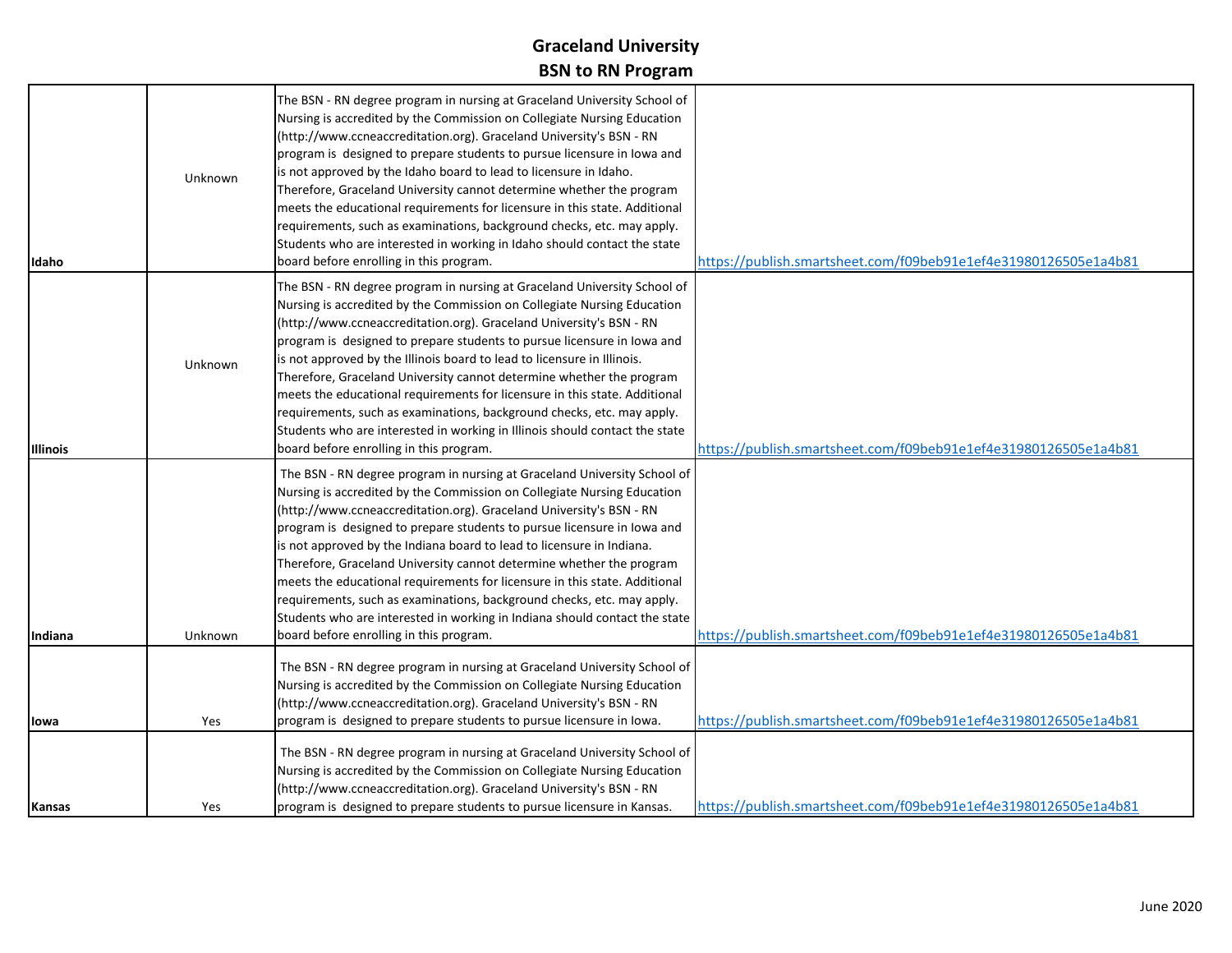| Kentucky     | <b>Unknown</b> | The BSN - RN degree program in nursing at Graceland University School of<br>Nursing is accredited by the Commission on Collegiate Nursing Education<br>(http://www.ccneaccreditation.org). Graceland University's BSN - RN<br>program is designed to prepare students to pursue licensure in lowa and<br>is not approved by the Kentucky board to lead to licensure in Kentucky.<br>Therefore, Graceland University cannot determine whether the program<br>meets the educational requirements for licensure in this state. Additional<br>requirements, such as examinations, background checks, etc. may apply.<br>Students who are interested in working in Kentucky should contact the<br>state board before enrolling in this program.    | https://publish.smartsheet.com/f09beb91e1ef4e31980126505e1a4b81 |
|--------------|----------------|-----------------------------------------------------------------------------------------------------------------------------------------------------------------------------------------------------------------------------------------------------------------------------------------------------------------------------------------------------------------------------------------------------------------------------------------------------------------------------------------------------------------------------------------------------------------------------------------------------------------------------------------------------------------------------------------------------------------------------------------------|-----------------------------------------------------------------|
| Louisiana    | <b>Unknown</b> | The BSN - RN degree program in nursing at Graceland University School of<br>Nursing is accredited by the Commission on Collegiate Nursing Education<br>(http://www.ccneaccreditation.org). Graceland University's BSN - RN<br>program is designed to prepare students to pursue licensure in lowa and<br>is not approved by the Louisiana board to lead to licensure in Louisiana.<br>Therefore, Graceland University cannot determine whether the program<br>meets the educational requirements for licensure in this state. Additional<br>requirements, such as examinations, background checks, etc. may apply.<br>Students who are interested in working in Louisiana should contact the<br>state board before enrolling in this program. | https://publish.smartsheet.com/f09beb91e1ef4e31980126505e1a4b81 |
| <b>Maine</b> | Unknown        | The BSN - RN degree program in nursing at Graceland University School of<br>Nursing is accredited by the Commission on Collegiate Nursing Education<br>(http://www.ccneaccreditation.org). Graceland University's BSN - RN<br>program is designed to prepare students to pursue licensure in lowa and<br>is not approved by the Maine board to lead to licensure in Maine.<br>Therefore, Graceland University cannot determine whether the program<br>meets the educational requirements for licensure in this state. Additional<br>requirements, such as examinations, background checks, etc. may apply.<br>Students who are interested in working in Maine should contact the state<br>board before enrolling in this program.             | https://publish.smartsheet.com/f09beb91e1ef4e31980126505e1a4b81 |
| Maryland     | Unknown        | The BSN - RN degree program in nursing at Graceland University School of<br>Nursing is accredited by the Commission on Collegiate Nursing Education<br>(http://www.ccneaccreditation.org). Graceland University's BSN - RN<br>program is designed to prepare students to pursue licensure in lowa and<br>is not approved by the Maryland board to lead to licensure in Maryland.<br>Therefore, Graceland University cannot determine whether the program<br>meets the educational requirements for licensure in this state. Additional<br>requirements, such as examinations, background checks, etc. may apply.<br>Students who are interested in working in Maryland should contact the<br>state board before enrolling in this program.    | https://publish.smartsheet.com/f09beb91e1ef4e31980126505e1a4b81 |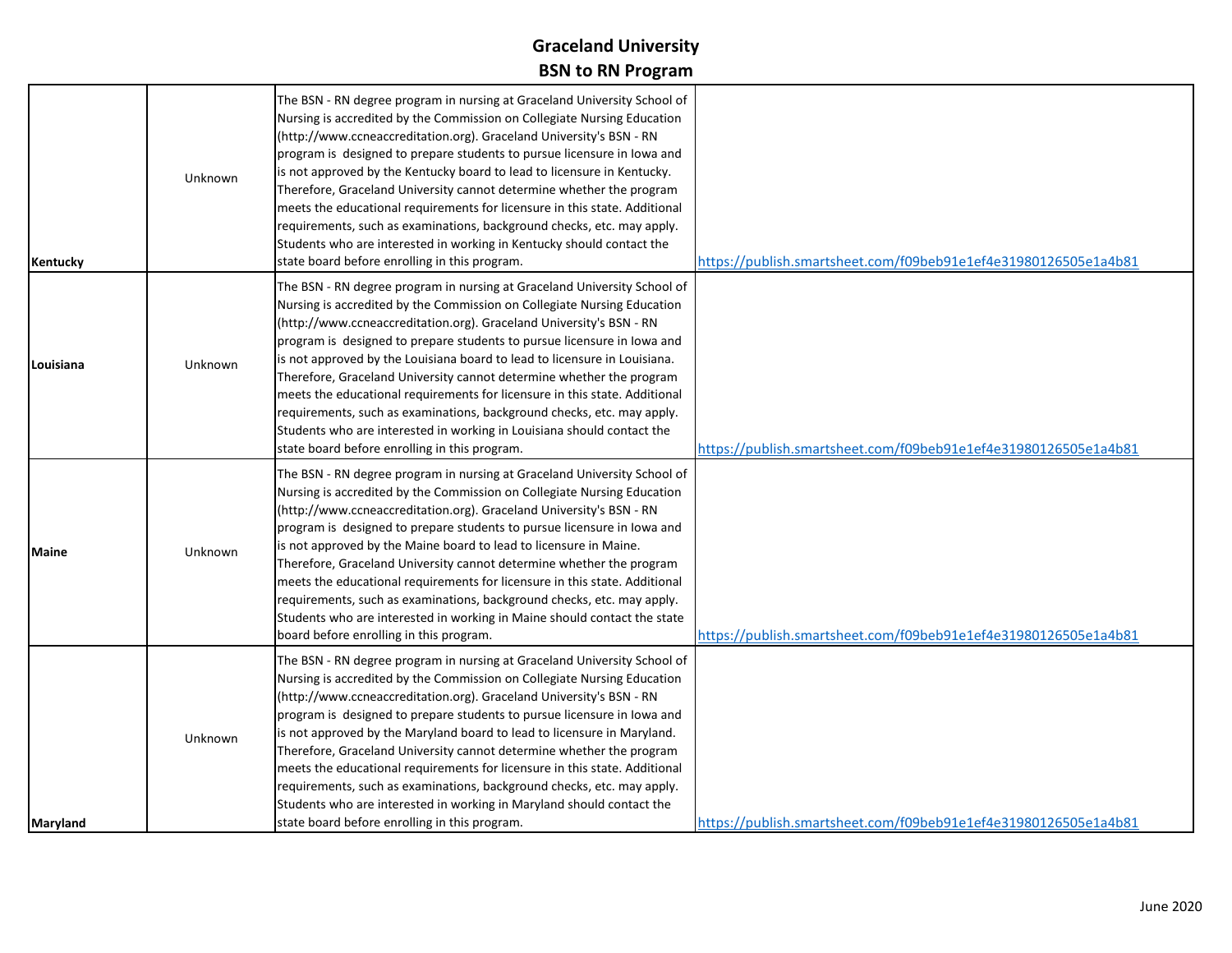| <b>Massachusetts</b> | Unknown | The BSN - RN degree program in nursing at Graceland University School of<br>Nursing is accredited by the Commission on Collegiate Nursing Education<br>(http://www.ccneaccreditation.org). Graceland University's BSN - RN<br>program is designed to prepare students to pursue licensure in lowa and<br>is not approved by the Massachusetts board to lead to licensure in<br>Massachusetts. Therefore, Graceland University cannot determine<br>whether the program meets the educational requirements for licensure in<br>this state. Additional requirements, such as examinations, background<br>checks, etc. may apply. Students who are interested in working in<br>Massachusetts should contact the state board before enrolling in this<br>program. | https://publish.smartsheet.com/f09beb91e1ef4e31980126505e1a4b81 |
|----------------------|---------|--------------------------------------------------------------------------------------------------------------------------------------------------------------------------------------------------------------------------------------------------------------------------------------------------------------------------------------------------------------------------------------------------------------------------------------------------------------------------------------------------------------------------------------------------------------------------------------------------------------------------------------------------------------------------------------------------------------------------------------------------------------|-----------------------------------------------------------------|
| Michigan             | Unknown | The BSN - RN degree program in nursing at Graceland University School of<br>Nursing is accredited by the Commission on Collegiate Nursing Education<br>(http://www.ccneaccreditation.org). Graceland University's BSN - RN<br>program is designed to prepare students to pursue licensure in lowa and<br>is not approved by the Michigan board to lead to licensure in Michigan.<br>Therefore, Graceland University cannot determine whether the program<br>meets the educational requirements for licensure in this state. Additional<br>requirements, such as examinations, background checks, etc. may apply.<br>Students who are interested in working in Michigan should contact the<br>state board before enrolling in this program.                   | https://publish.smartsheet.com/f09beb91e1ef4e31980126505e1a4b81 |
| <b>Minnesota</b>     | Unknown | The BSN - RN degree program in nursing at Graceland University School of<br>Nursing is accredited by the Commission on Collegiate Nursing Education<br>(http://www.ccneaccreditation.org). Graceland University's BSN - RN<br>program is designed to prepare students to pursue licensure in lowa and<br>is not approved by the Minnesota board to lead to licensure in Minnesota.<br>Therefore, Graceland University cannot determine whether the program<br>meets the educational requirements for licensure in this state. Additional<br>requirements, such as examinations, background checks, etc. may apply.<br>Students who are interested in working in Minnesota should contact the<br>state board before enrolling in this program.                | https://publish.smartsheet.com/f09beb91e1ef4e31980126505e1a4b81 |
| <b>Mississippi</b>   | Unknown | The BSN - RN degree program in nursing at Graceland University School of<br>Nursing is accredited by the Commission on Collegiate Nursing Education<br>(http://www.ccneaccreditation.org). Graceland University's BSN - RN<br>program is designed to prepare students to pursue licensure in lowa and<br>is not approved by the Mississippi board to lead to licensure in Mississippi.<br>Therefore, Graceland University cannot determine whether the program<br>meets the educational requirements for licensure in this state. Additional<br>requirements, such as examinations, background checks, etc. may apply.<br>Students who are interested in working in Mississippi should contact the<br>state board before enrolling in this program.          | https://publish.smartsheet.com/f09beb91e1ef4e31980126505e1a4b81 |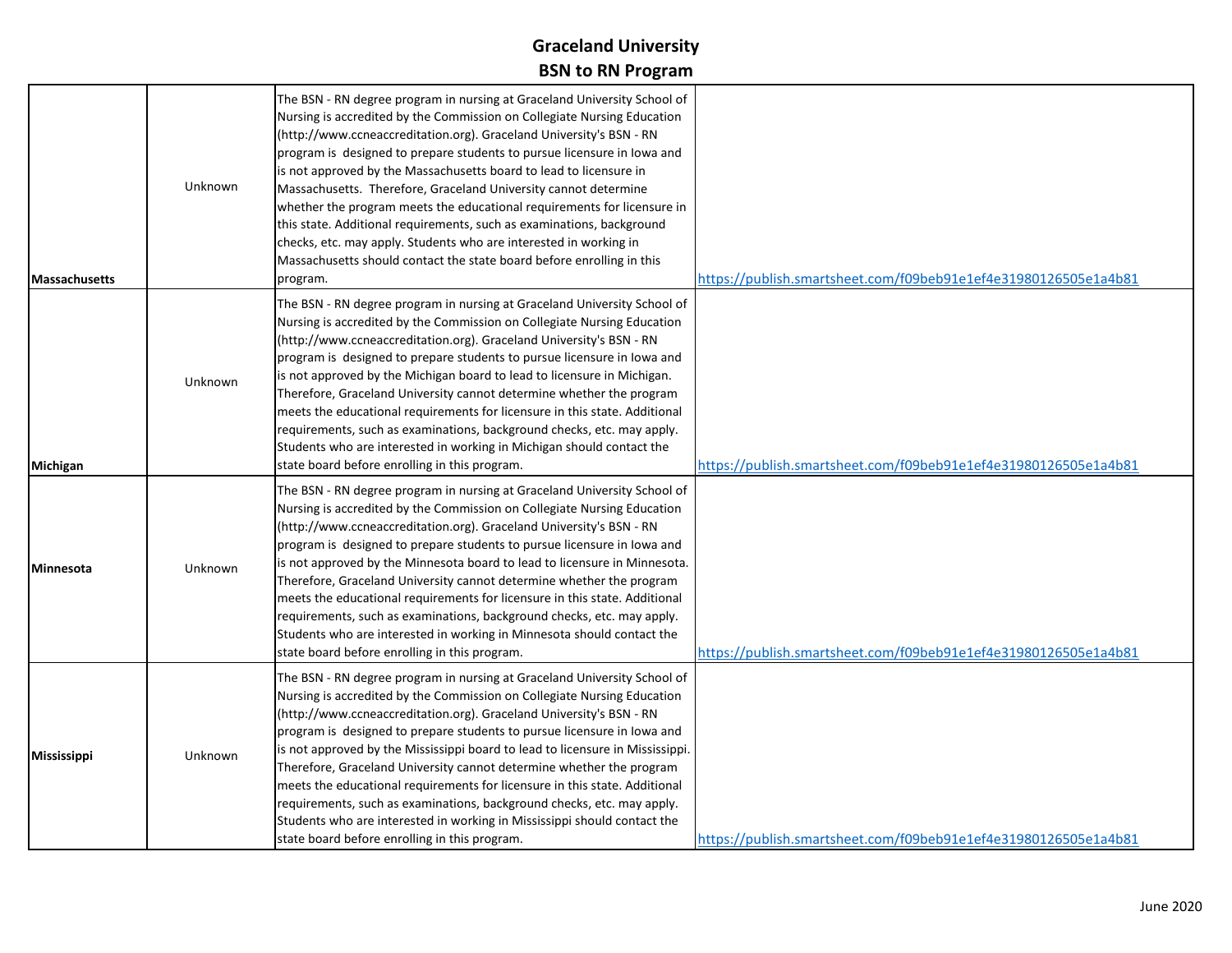| <b>Missouri</b> | Yes     | The BSN - RN degree program in nursing at Graceland University School of<br>Nursing is accredited by the Commission on Collegiate Nursing Education<br>(http://www.ccneaccreditation.org). Graceland University's BSN - RN<br>program is designed to prepare students to pursue licensure in Missouri.                                                                                                                                                                                                                                                                                                                                                                                                                                     | https://publish.smartsheet.com/f09beb91e1ef4e31980126505e1a4b81 |
|-----------------|---------|--------------------------------------------------------------------------------------------------------------------------------------------------------------------------------------------------------------------------------------------------------------------------------------------------------------------------------------------------------------------------------------------------------------------------------------------------------------------------------------------------------------------------------------------------------------------------------------------------------------------------------------------------------------------------------------------------------------------------------------------|-----------------------------------------------------------------|
| Montana         | Unknown | The BSN - RN degree program in nursing at Graceland University School of<br>Nursing is accredited by the Commission on Collegiate Nursing Education<br>(http://www.ccneaccreditation.org). Graceland University's BSN - RN<br>program is designed to prepare students to pursue licensure in lowa and<br>is not approved by the Montana board to lead to licensure in Montana.<br>Therefore, Graceland University cannot determine whether the program<br>meets the educational requirements for licensure in this state. Additional<br>requirements, such as examinations, background checks, etc. may apply.<br>Students who are interested in working in Montana should contact the<br>state board before enrolling in this program.    | https://publish.smartsheet.com/f09beb91e1ef4e31980126505e1a4b81 |
| <b>Nebraska</b> | Unknown | The BSN - RN degree program in nursing at Graceland University School of<br>Nursing is accredited by the Commission on Collegiate Nursing Education<br>(http://www.ccneaccreditation.org). Graceland University's BSN - RN<br>program is designed to prepare students to pursue licensure in lowa and<br>is not approved by the Nebraska board to lead to licensure in Nebraska.<br>Therefore, Graceland University cannot determine whether the program<br>meets the educational requirements for licensure in this state. Additional<br>requirements, such as examinations, background checks, etc. may apply.<br>Students who are interested in working in Nebraska should contact the<br>state board before enrolling in this program. | https://publish.smartsheet.com/f09beb91e1ef4e31980126505e1a4b81 |
| Nevada          | Unknown | The BSN - RN degree program in nursing at Graceland University School of<br>Nursing is accredited by the Commission on Collegiate Nursing Education<br>(http://www.ccneaccreditation.org). Graceland University's BSN - RN<br>program is designed to prepare students to pursue licensure in lowa and<br>is not approved by the Nevada board to lead to licensure in Nevada.<br>Therefore, Graceland University cannot determine whether the program<br>meets the educational requirements for licensure in this state. Additional<br>requirements, such as examinations, background checks, etc. may apply.<br>Students who are interested in working in Nevada should contact the state<br>board before enrolling in this program.       | https://publish.smartsheet.com/f09beb91e1ef4e31980126505e1a4b81 |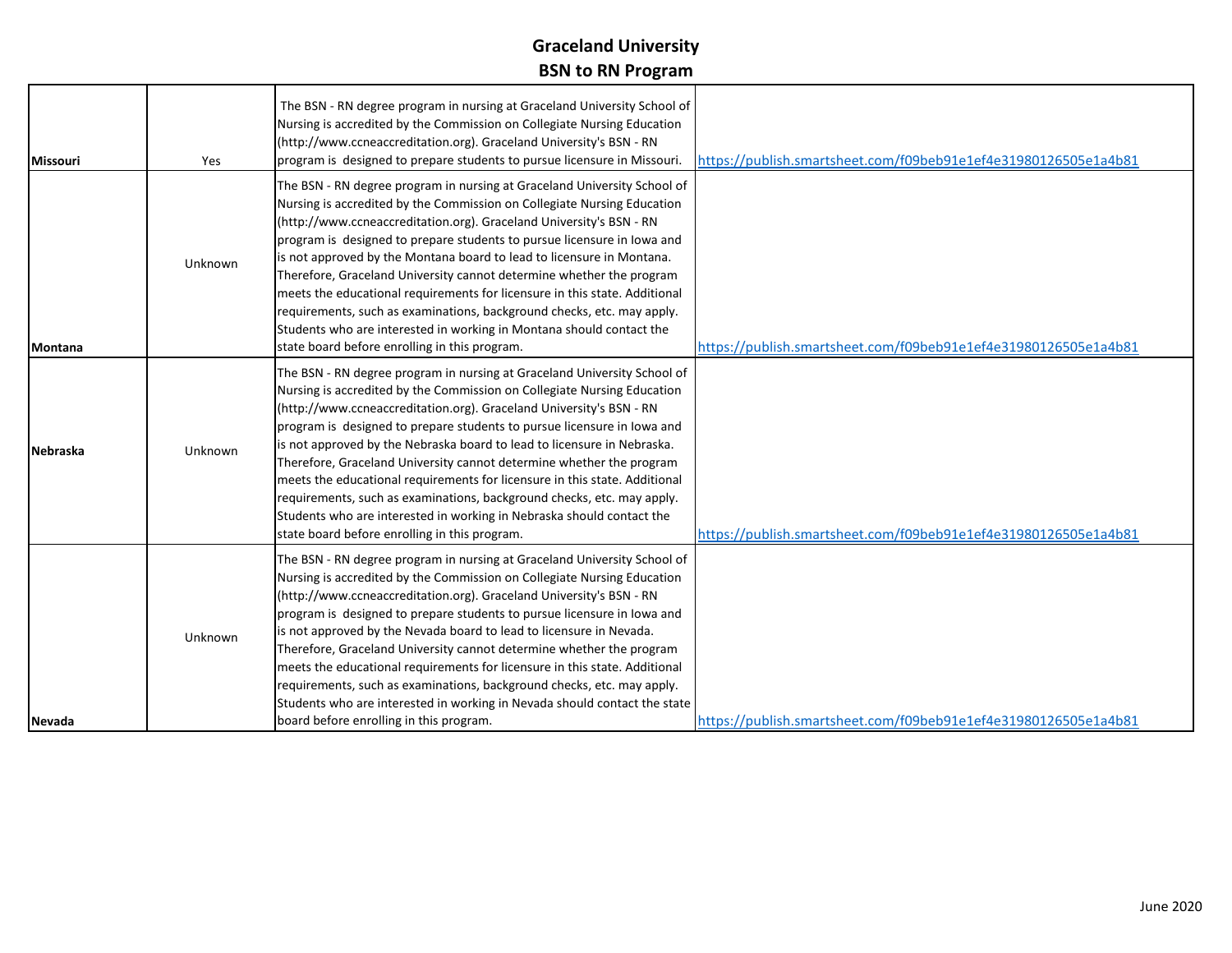| <b>New Hampshire</b> | Unknown | The BSN - RN degree program in nursing at Graceland University School of<br>Nursing is accredited by the Commission on Collegiate Nursing Education<br>(http://www.ccneaccreditation.org). Graceland University's BSN - RN<br>program is designed to prepare students to pursue licensure in lowa and<br>is not approved by the New Hampshire board to lead to licensure in New<br>Hampshire . Therefore, Graceland University cannot determine whether<br>the program meets the educational requirements for licensure in this<br>state. Additional requirements, such as examinations, background checks,<br>etc. may apply. Students who are interested in working in New Hampshire<br>should contact the state board before enrolling in this program. | https://publish.smartsheet.com/f09beb91e1ef4e31980126505e1a4b81 |
|----------------------|---------|------------------------------------------------------------------------------------------------------------------------------------------------------------------------------------------------------------------------------------------------------------------------------------------------------------------------------------------------------------------------------------------------------------------------------------------------------------------------------------------------------------------------------------------------------------------------------------------------------------------------------------------------------------------------------------------------------------------------------------------------------------|-----------------------------------------------------------------|
| <b>New Jersey</b>    | Unknown | The BSN - RN degree program in nursing at Graceland University School of<br>Nursing is accredited by the Commission on Collegiate Nursing Education<br>(http://www.ccneaccreditation.org). Graceland University's BSN - RN<br>program is designed to prepare students to pursue licensure in lowa and<br>is not approved by the Ne w Jersey board to lead to licensure in New<br>Jersey. Therefore, Graceland University cannot determine whether the<br>program meets the educational requirements for licensure in this state.<br>Additional requirements, such as examinations, background checks, etc.<br>may apply. Students who are interested in working in New Jersey should<br>contact the state board before enrolling in this program.          | https://publish.smartsheet.com/f09beb91e1ef4e31980126505e1a4b81 |
| <b>New Mexico</b>    | Unknown | The BSN - RN degree program in nursing at Graceland University School of<br>Nursing is accredited by the Commission on Collegiate Nursing Education<br>(http://www.ccneaccreditation.org). Graceland University's BSN - RN<br>program is designed to prepare students to pursue licensure in lowa and<br>is not approved by the New Mexico board to lead to licensure in New<br>Mexico. Therefore, Graceland University cannot determine whether the<br>program meets the educational requirements for licensure in this state.<br>Additional requirements, such as examinations, background checks, etc.<br>may apply. Students who are interested in working in New Mexico should<br>contact the state board before enrolling in this program.           | https://publish.smartsheet.com/f09beb91e1ef4e31980126505e1a4b81 |
| <b>New York</b>      | Unknown | The BSN - RN degree program in nursing at Graceland University School of<br>Nursing is accredited by the Commission on Collegiate Nursing Education<br>(http://www.ccneaccreditation.org). Graceland University's BSN - RN<br>program is designed to prepare students to pursue licensure in lowa and<br>is not approved by the New York board to lead to licensure in New York.<br>Therefore, Graceland University cannot determine whether the program<br>meets the educational requirements for licensure in this state. Additional<br>requirements, such as examinations, background checks, etc. may apply.<br>Students who are interested in working in New York should contact the<br>state board before enrolling in this program.                 | https://publish.smartsheet.com/f09beb91e1ef4e31980126505e1a4b81 |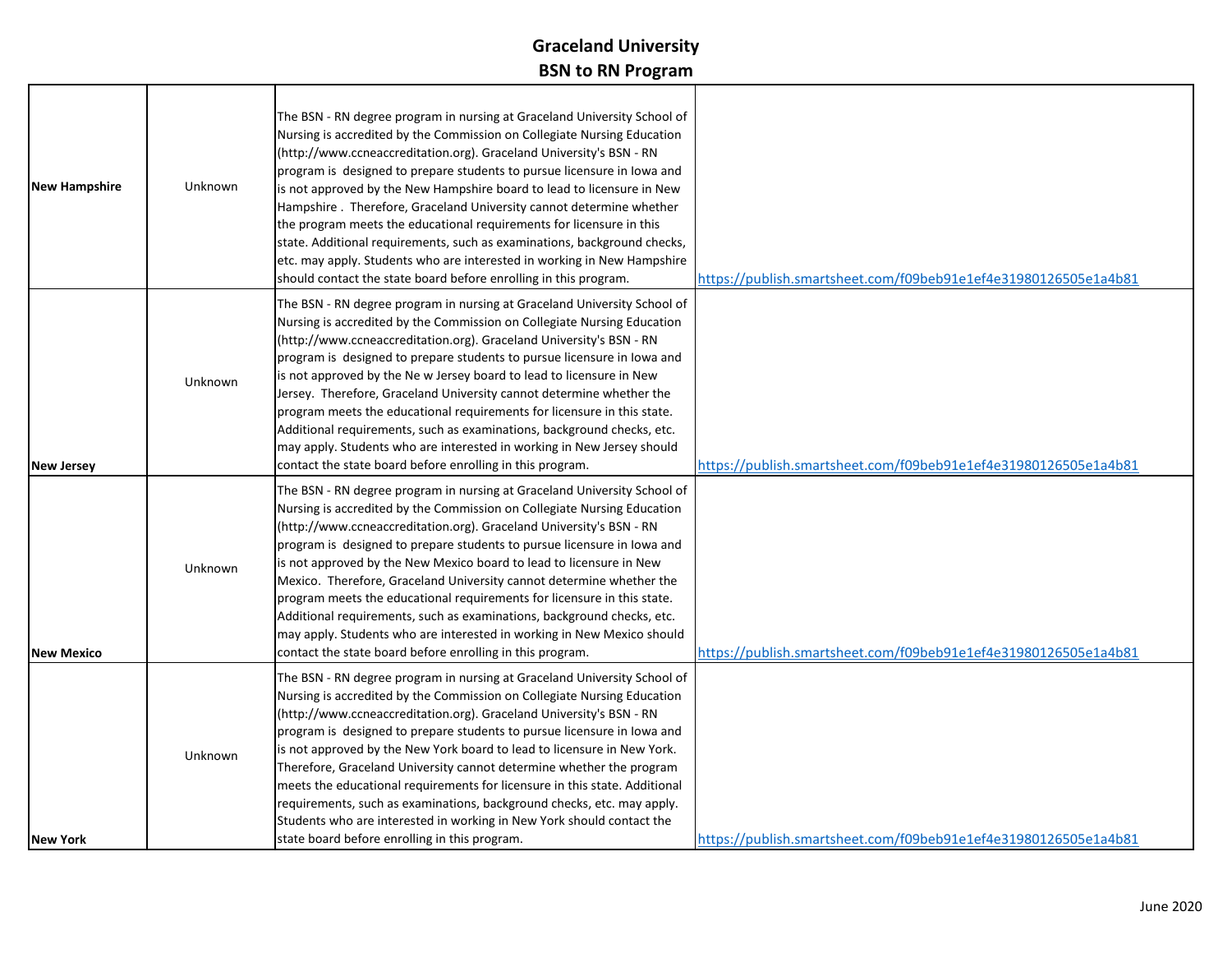| <b>North Carolina</b> | <b>Unknown</b> | The BSN - RN degree program in nursing at Graceland University School of<br>Nursing is accredited by the Commission on Collegiate Nursing Education<br>(http://www.ccneaccreditation.org). Graceland University's BSN - RN<br>program is designed to prepare students to pursue licensure in lowa and<br>is not approved by the North Carolina board to lead to licensure in North<br>Carolina. Therefore, Graceland University cannot determine whether the<br>program meets the educational requirements for licensure in this state.<br>Additional requirements, such as examinations, background checks, etc.<br>may apply. Students who are interested in working in North Carolina<br>should contact the state board before enrolling in this program. | https://publish.smartsheet.com/f09beb91e1ef4e31980126505e1a4b81 |
|-----------------------|----------------|--------------------------------------------------------------------------------------------------------------------------------------------------------------------------------------------------------------------------------------------------------------------------------------------------------------------------------------------------------------------------------------------------------------------------------------------------------------------------------------------------------------------------------------------------------------------------------------------------------------------------------------------------------------------------------------------------------------------------------------------------------------|-----------------------------------------------------------------|
| <b>North Dakota</b>   | <b>Unknown</b> | The BSN - RN degree program in nursing at Graceland University School of<br>Nursing is accredited by the Commission on Collegiate Nursing Education<br>(http://www.ccneaccreditation.org). Graceland University's BSN - RN<br>program is designed to prepare students to pursue licensure in lowa and<br>is not approved by the North Dakota board to lead to licensure in North<br>Dakota. Therefore, Graceland University cannot determine whether the<br>program meets the educational requirements for licensure in this state.<br>Additional requirements, such as examinations, background checks, etc.<br>may apply. Students who are interested in working in North Dakota should<br>contact the state board before enrolling in this program.       | https://publish.smartsheet.com/f09beb91e1ef4e31980126505e1a4b81 |
| Ohio                  | <b>Unknown</b> | The BSN - RN degree program in nursing at Graceland University School of<br>Nursing is accredited by the Commission on Collegiate Nursing Education<br>(http://www.ccneaccreditation.org). Graceland University's BSN - RN<br>program is designed to prepare students to pursue licensure in lowa and<br>is not approved by the Ohio board to lead to licensure in Ohio. Therefore,<br>Graceland University cannot determine whether the program meets the<br>educational requirements for licensure in this state. Additional<br>requirements, such as examinations, background checks, etc. may apply.<br>Students who are interested in working in Ohio should contact the state<br>board before enrolling in this program.                               | https://publish.smartsheet.com/f09beb91e1ef4e31980126505e1a4b81 |
| <b>Oklahoma</b>       | <b>Unknown</b> | The BSN - RN degree program in nursing at Graceland University School of<br>Nursing is accredited by the Commission on Collegiate Nursing Education<br>(http://www.ccneaccreditation.org). Graceland University's BSN - RN<br>program is designed to prepare students to pursue licensure in lowa and<br>is not approved by the Oklahoma board to lead to licensure in Oklahoma.<br>Therefore, Graceland University cannot determine whether the program<br>meets the educational requirements for licensure in this state. Additional<br>requirements, such as examinations, background checks, etc. may apply.<br>Students who are interested in working in Oklahoma should contact the<br>state board before enrolling in this program.                   | https://publish.smartsheet.com/f09beb91e1ef4e31980126505e1a4b81 |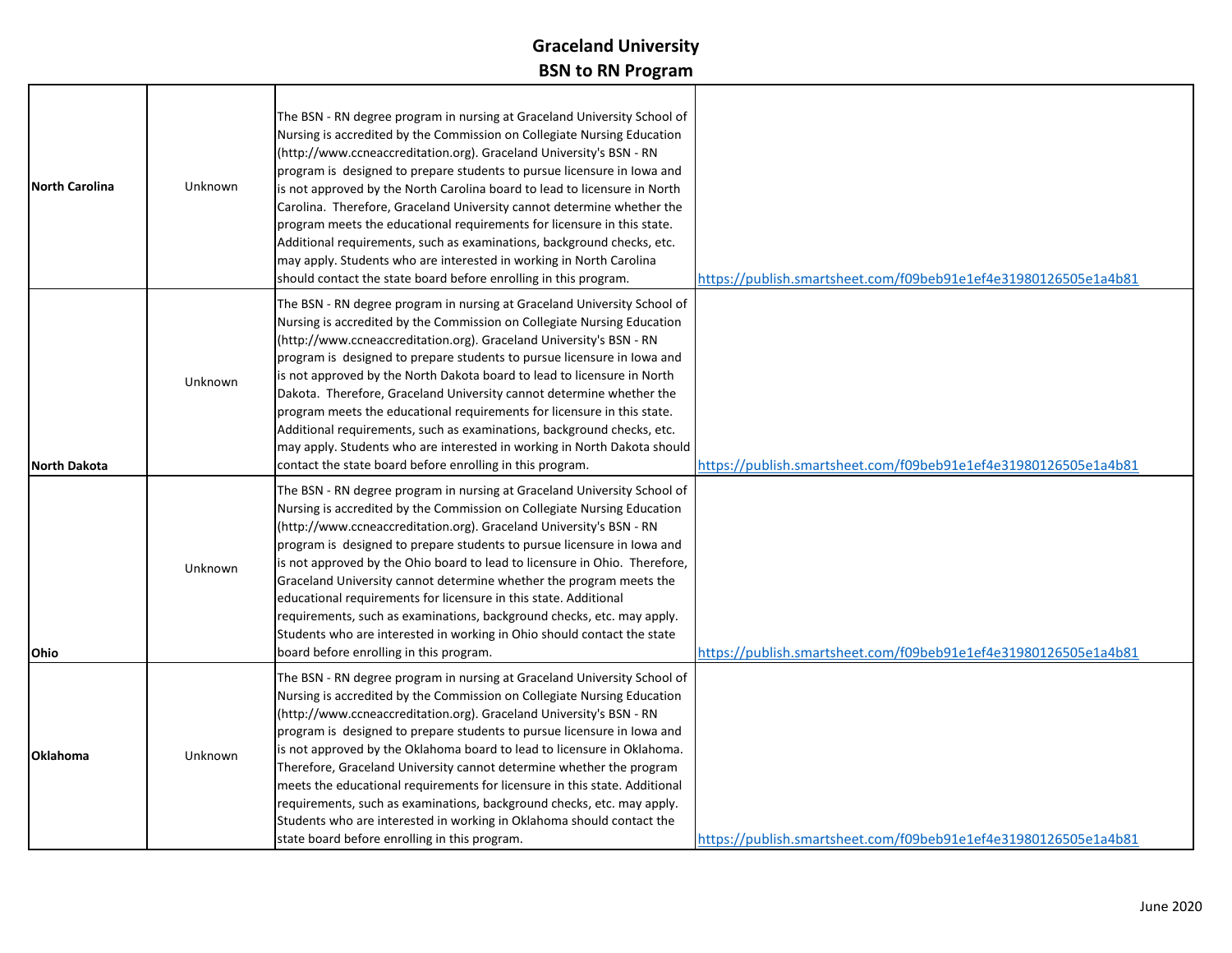| Oregon                | Unknown        | The BSN - RN degree program in nursing at Graceland University School of<br>Nursing is accredited by the Commission on Collegiate Nursing Education<br>(http://www.ccneaccreditation.org). Graceland University's BSN - RN<br>program is designed to prepare students to pursue licensure in lowa and<br>is not approved by the Oregon board to lead to licensure in Oregon.<br>Therefore, Graceland University cannot determine whether the program<br>meets the educational requirements for licensure in this state. Additional<br>requirements, such as examinations, background checks, etc. may apply.<br>Students who are interested in working in Oregon should contact the state<br>board before enrolling in this program.                         | https://publish.smartsheet.com/f09beb91e1ef4e31980126505e1a4b81 |
|-----------------------|----------------|--------------------------------------------------------------------------------------------------------------------------------------------------------------------------------------------------------------------------------------------------------------------------------------------------------------------------------------------------------------------------------------------------------------------------------------------------------------------------------------------------------------------------------------------------------------------------------------------------------------------------------------------------------------------------------------------------------------------------------------------------------------|-----------------------------------------------------------------|
| Pennsylvania          | <b>Unknown</b> | The BSN - RN degree program in nursing at Graceland University School of<br>Nursing is accredited by the Commission on Collegiate Nursing Education<br>(http://www.ccneaccreditation.org). Graceland University's BSN - RN<br>program is designed to prepare students to pursue licensure in lowa and<br>is not approved by the Pennsylvania board to lead to licensure in<br>Pennsylvania. Therefore, Graceland University cannot determine whether<br>the program meets the educational requirements for licensure in this<br>state. Additional requirements, such as examinations, background checks,<br>etc. may apply. Students who are interested in working in Pennsylvania<br>should contact the state board before enrolling in this program.       | https://publish.smartsheet.com/f09beb91e1ef4e31980126505e1a4b81 |
| <b>Rhode Island</b>   | <b>Unknown</b> | The BSN - RN degree program in nursing at Graceland University School of<br>Nursing is accredited by the Commission on Collegiate Nursing Education<br>(http://www.ccneaccreditation.org). Graceland University's BSN - RN<br>program is designed to prepare students to pursue licensure in lowa and<br>is not approved by the Rhode Island board to lead to licensure in Rhode<br>Island. Therefore, Graceland University cannot determine whether the<br>program meets the educational requirements for licensure in this state.<br>Additional requirements, such as examinations, background checks, etc.<br>may apply. Students who are interested in working in Rhode Island should<br>contact the state board before enrolling in this program.       | https://publish.smartsheet.com/f09beb91e1ef4e31980126505e1a4b81 |
| <b>South Carolina</b> | <b>Unknown</b> | The BSN - RN degree program in nursing at Graceland University School of<br>Nursing is accredited by the Commission on Collegiate Nursing Education<br>(http://www.ccneaccreditation.org). Graceland University's BSN - RN<br>program is designed to prepare students to pursue licensure in lowa and<br>is not approved by the South Carolina board to lead to licensure in South<br>Carolina. Therefore, Graceland University cannot determine whether the<br>program meets the educational requirements for licensure in this state.<br>Additional requirements, such as examinations, background checks, etc.<br>may apply. Students who are interested in working in South Carolina<br>should contact the state board before enrolling in this program. | https://publish.smartsheet.com/f09beb91e1ef4e31980126505e1a4b81 |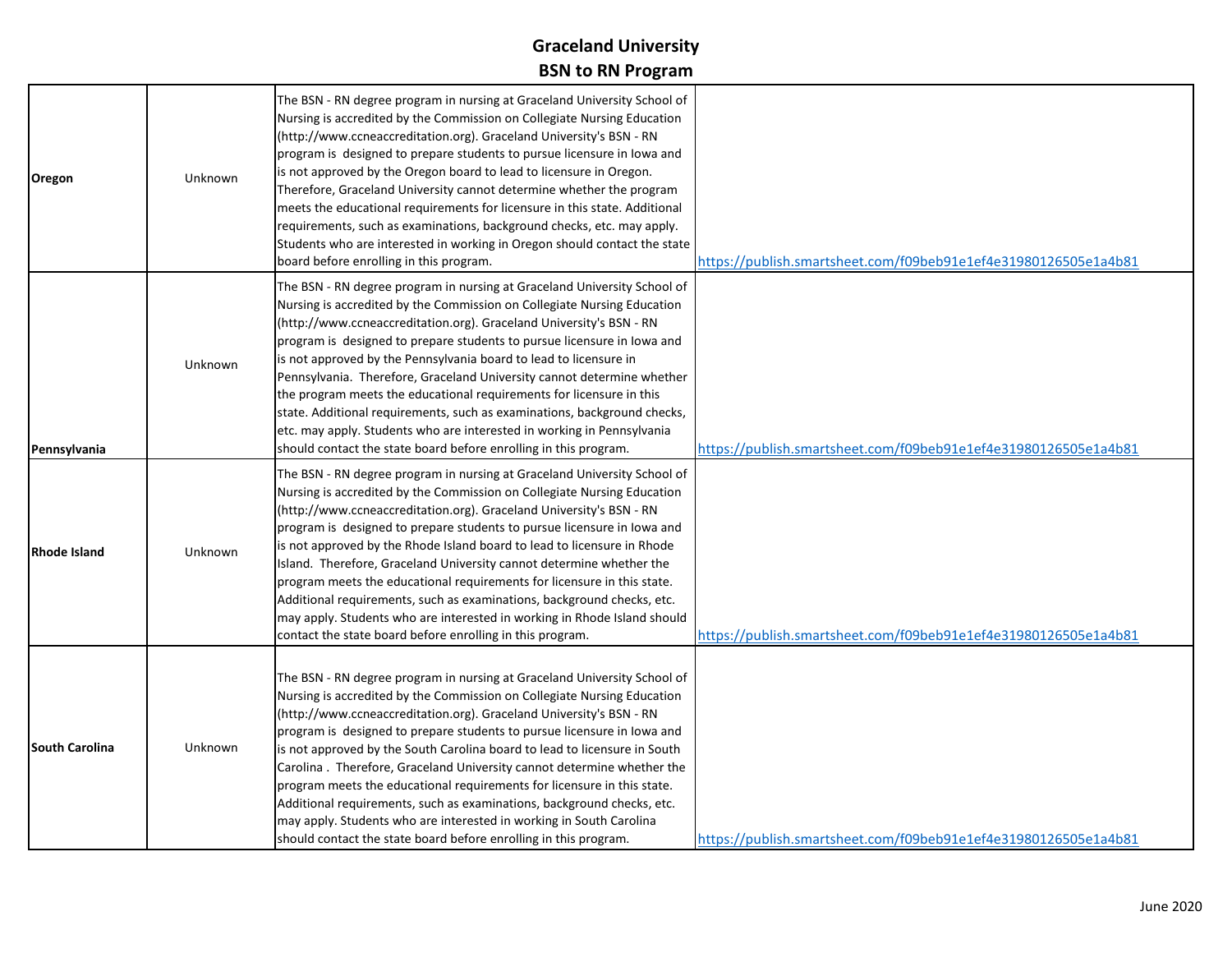| South Dakota     | Unknown | The BSN - RN degree program in nursing at Graceland University School of<br>Nursing is accredited by the Commission on Collegiate Nursing Education<br>(http://www.ccneaccreditation.org). Graceland University's BSN - RN<br>program is designed to prepare students to pursue licensure in lowa and<br>is not approved by the South Dakota board to lead to licensure in South<br>Dakota. Therefore, Graceland University cannot determine whether the<br>program meets the educational requirements for licensure in this state.<br>Additional requirements, such as examinations, background checks, etc.<br>may apply. Students who are interested in working in South Dakota should<br>contact the state board before enrolling in this program. | https://publish.smartsheet.com/f09beb91e1ef4e31980126505e1a4b81 |
|------------------|---------|--------------------------------------------------------------------------------------------------------------------------------------------------------------------------------------------------------------------------------------------------------------------------------------------------------------------------------------------------------------------------------------------------------------------------------------------------------------------------------------------------------------------------------------------------------------------------------------------------------------------------------------------------------------------------------------------------------------------------------------------------------|-----------------------------------------------------------------|
| <b>Tennessee</b> | Unknown | The BSN - RN degree program in nursing at Graceland University School of<br>Nursing is accredited by the Commission on Collegiate Nursing Education<br>(http://www.ccneaccreditation.org). Graceland University's BSN - RN<br>program is designed to prepare students to pursue licensure in lowa and<br>is not approved by the Tennessee board to lead to licensure in Tennessee.<br>Therefore, Graceland University cannot determine whether the program<br>meets the educational requirements for licensure in this state. Additional<br>requirements, such as examinations, background checks, etc. may apply.<br>Students who are interested in working in Tennessee should contact the<br>state board before enrolling in this program.          | https://publish.smartsheet.com/f09beb91e1ef4e31980126505e1a4b81 |
| Texas            | Unknown | The BSN - RN degree program in nursing at Graceland University School of<br>Nursing is accredited by the Commission on Collegiate Nursing Education<br>(http://www.ccneaccreditation.org). Graceland University's BSN - RN<br>program is designed to prepare students to pursue licensure in lowa and<br>is not approved by the Texas board to lead to licensure in Texas.<br>Therefore, Graceland University cannot determine whether the program<br>meets the educational requirements for licensure in this state. Additional<br>requirements, such as examinations, background checks, etc. may apply.<br>Students who are interested in working in Texas should contact the state<br>board before enrolling in this program.                      | https://publish.smartsheet.com/f09beb91e1ef4e31980126505e1a4b81 |
| Utah             | Unknown | The BSN - RN degree program in nursing at Graceland University School of<br>Nursing is accredited by the Commission on Collegiate Nursing Education<br>(http://www.ccneaccreditation.org). Graceland University's BSN - RN<br>program is designed to prepare students to pursue licensure in lowa and<br>is not approved by the Utah board to lead to licensure in Utah. Therefore,<br>Graceland University cannot determine whether the program meets the<br>educational requirements for licensure in this state. Additional<br>requirements, such as examinations, background checks, etc. may apply.<br>Students who are interested in working in Utah should contact the state<br>board before enrolling in this program.                         | https://publish.smartsheet.com/f09beb91e1ef4e31980126505e1a4b81 |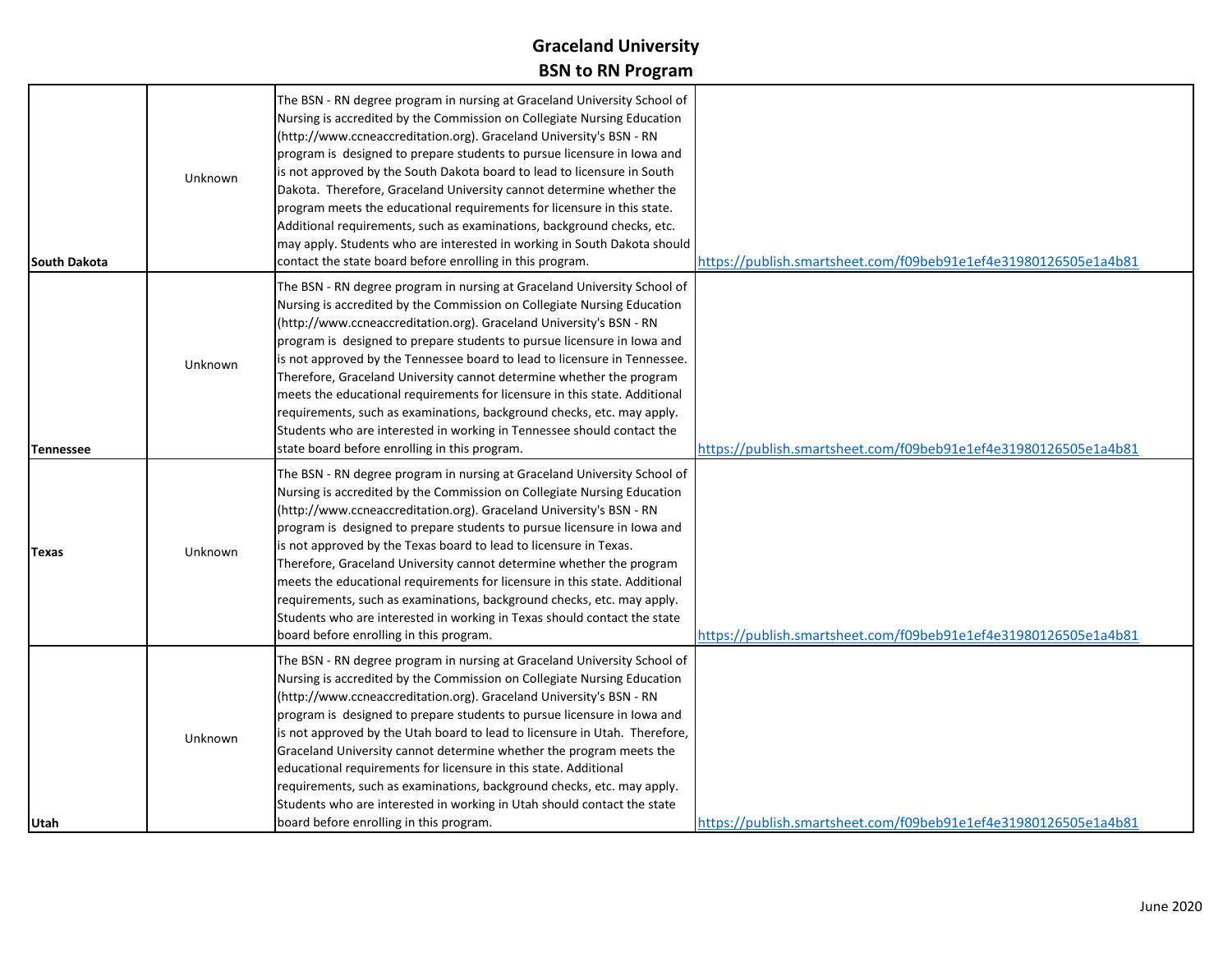| <b>Vermont</b>       | Unknown | The BSN - RN degree program in nursing at Graceland University School of<br>Nursing is accredited by the Commission on Collegiate Nursing Education<br>(http://www.ccneaccreditation.org). Graceland University's BSN - RN<br>program is designed to prepare students to pursue licensure in lowa and<br>is not approved by the Vermont board to lead to licensure in Vermont.<br>Therefore, Graceland University cannot determine whether the program<br>meets the educational requirements for licensure in this state. Additional<br>requirements, such as examinations, background checks, etc. may apply.<br>Students who are interested in working in Vermont should contact the<br>state board before enrolling in this program.                   | https://publish.smartsheet.com/f09beb91e1ef4e31980126505e1a4b81 |
|----------------------|---------|-----------------------------------------------------------------------------------------------------------------------------------------------------------------------------------------------------------------------------------------------------------------------------------------------------------------------------------------------------------------------------------------------------------------------------------------------------------------------------------------------------------------------------------------------------------------------------------------------------------------------------------------------------------------------------------------------------------------------------------------------------------|-----------------------------------------------------------------|
| <b>Virginia</b>      | Unknown | The BSN - RN degree program in nursing at Graceland University School of<br>Nursing is accredited by the Commission on Collegiate Nursing Education<br>(http://www.ccneaccreditation.org). Graceland University's BSN - RN<br>program is designed to prepare students to pursue licensure in lowa and<br>is not approved by the Virginia board to lead to licensure in Virginia.<br>Therefore, Graceland University cannot determine whether the program<br>meets the educational requirements for licensure in this state. Additional<br>requirements, such as examinations, background checks, etc. may apply.<br>Students who are interested in working in Virginia should contact the state<br>board before enrolling in this program.                | https://publish.smartsheet.com/f09beb91e1ef4e31980126505e1a4b81 |
| Washington           | Unknown | The BSN - RN degree program in nursing at Graceland University School of<br>Nursing is accredited by the Commission on Collegiate Nursing Education<br>(http://www.ccneaccreditation.org). Graceland University's BSN - RN<br>program is designed to prepare students to pursue licensure in lowa and<br>is not approved by the Washington board to lead to licensure in<br>Washington. Therefore, Graceland University cannot determine whether<br>the program meets the educational requirements for licensure in this<br>state. Additional requirements, such as examinations, background checks,<br>etc. may apply. Students who are interested in working in Washington<br>should contact the state board before enrolling in this program.          | https://publish.smartsheet.com/f09beb91e1ef4e31980126505e1a4b81 |
| <b>West Virginia</b> | Unknown | The BSN - RN degree program in nursing at Graceland University School of<br>Nursing is accredited by the Commission on Collegiate Nursing Education<br>(http://www.ccneaccreditation.org). Graceland University's BSN - RN<br>program is designed to prepare students to pursue licensure in lowa and<br>is not approved by the West Virginia board to lead to licensure in West<br>Virginia. Therefore, Graceland University cannot determine whether the<br>program meets the educational requirements for licensure in this state.<br>Additional requirements, such as examinations, background checks, etc.<br>may apply. Students who are interested in working in West Virigina should<br>contact the state board before enrolling in this program. | https://publish.smartsheet.com/f09beb91e1ef4e31980126505e1a4b81 |